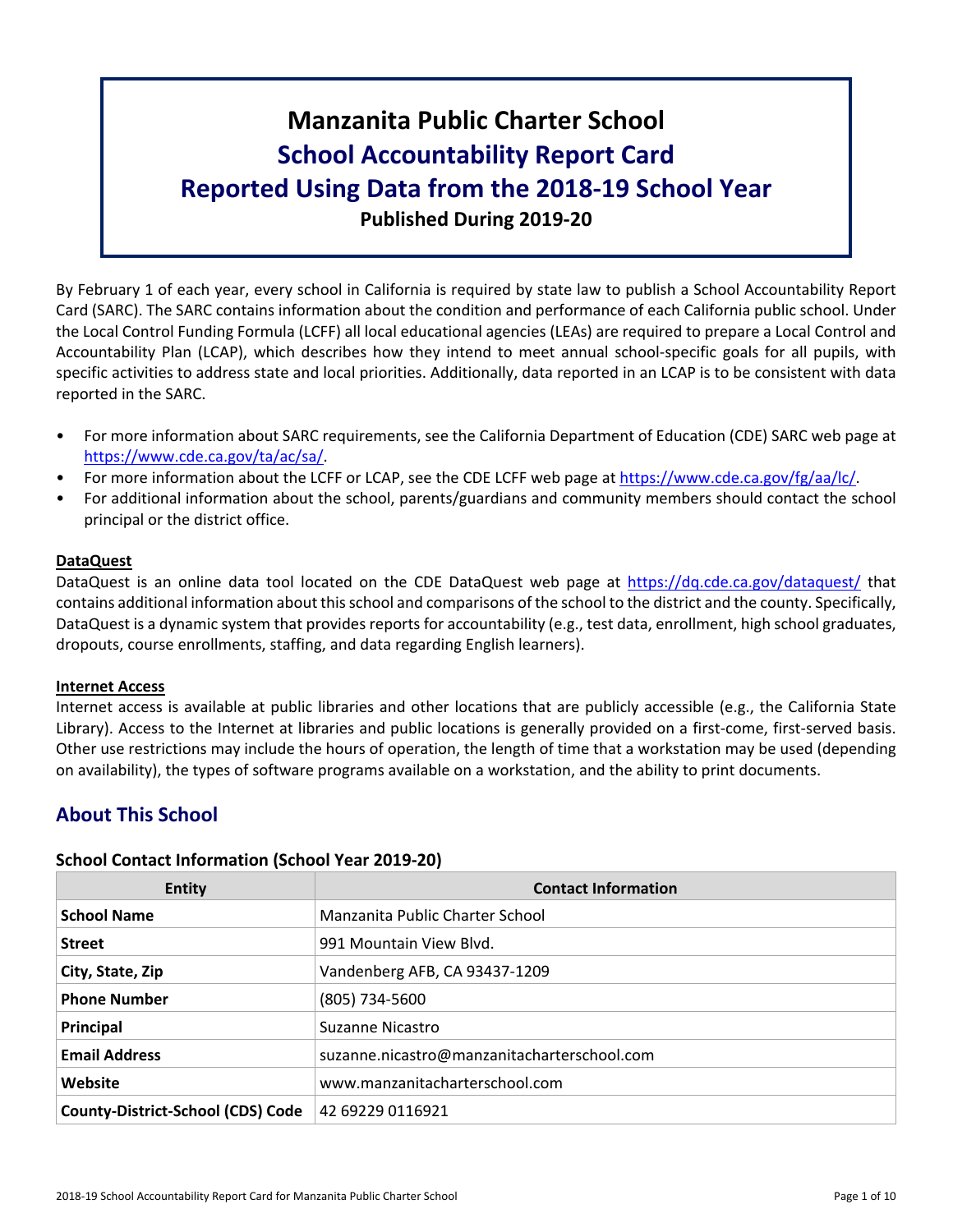| Entity               | <b>Contact Information</b>                  |
|----------------------|---------------------------------------------|
| <b>District Name</b> | Manzanita Public Charter School             |
| <b>Phone Number</b>  | (805) 734-5600                              |
| Superintendent       | Suzanne Nicastro                            |
| <b>Email Address</b> | suzanne.nicastro@manzanitacharterschool.com |
| Website              | www.manzanitacharterschool.com              |

## **School Description and Mission Statement (School Year 2019-20)**

Manzanita Public Charter School is located in the northern region of Santa Barbara County, on Vandenberg Air Force property, and serves students in Transitional Kindergarten through sixth grade. The school follows a traditional academic calendar. Manzanita is an independent charter school, authorized the Lompoc Unified School District. During the 2018- 19 school year, approximately 422 students attended MPCS. The school's mission/vision statement is as follows: Our vision isto shape and develop a school culture that promotes creativity and a deep development of learning independence and strengths while providing personalized services in a results driven culture.

Manzanita's Strength Based Workshop Model (SBW) was designed to both build learning independence and help identify individual scholar strengths. These strengths are the foundation for the school's Response to Intervention (RTI) approach and enrichment activities. The population at Manzanita includes approximately 25% EL learners, 25% military dependents, and 57% free and reduced students. The school's diverse population of learners demands teacher differentiation and unique instructional design. This learning environment has evolved over time into our SBW model. The SBW model addresses individual student needs through our instructional workshop model, RTI process, visual and performing arts programs, Spanish Pathways, GATE program, and scholar led parent teacher conferences. Manzanita's visual and performing arts programs play an important role in meeting scholar needs through the SBW model. Highly qualified art and music teachers align instruction to complement common core standards and individual scholar interests. Scholars receive 80 minutes of visual and performing arts instruction each week which culminates in school wide music concerts and art showcases. The school's response to state and local achievement assessment results is the grade level identification of trimester "essential standards." Scholars are expected to master these 'essential standards' and are given extra assistance during 'reteaching' periods as well as an after school math learning camp. Common, grade level formative assessments are given regularly to determine reteaching groups.

The Spanish program is run by a highly qualified (BCLAD) teacher who deliver Spanish instruction designed to increase vocabulary and cultural awareness. All scholars receive Spanish instruction for 40 minutes per week. In addition, approximately 50 EL scholars receive an additional 40 minutes of Spanish class each week which focus on Spanish literature lessons to further develop their bilingual skills. A new language arts adoption for the 2018-19 school year is in place, and the use of targeted technology and designated EL instruction is enhancing grade level mastery in all Common core areas.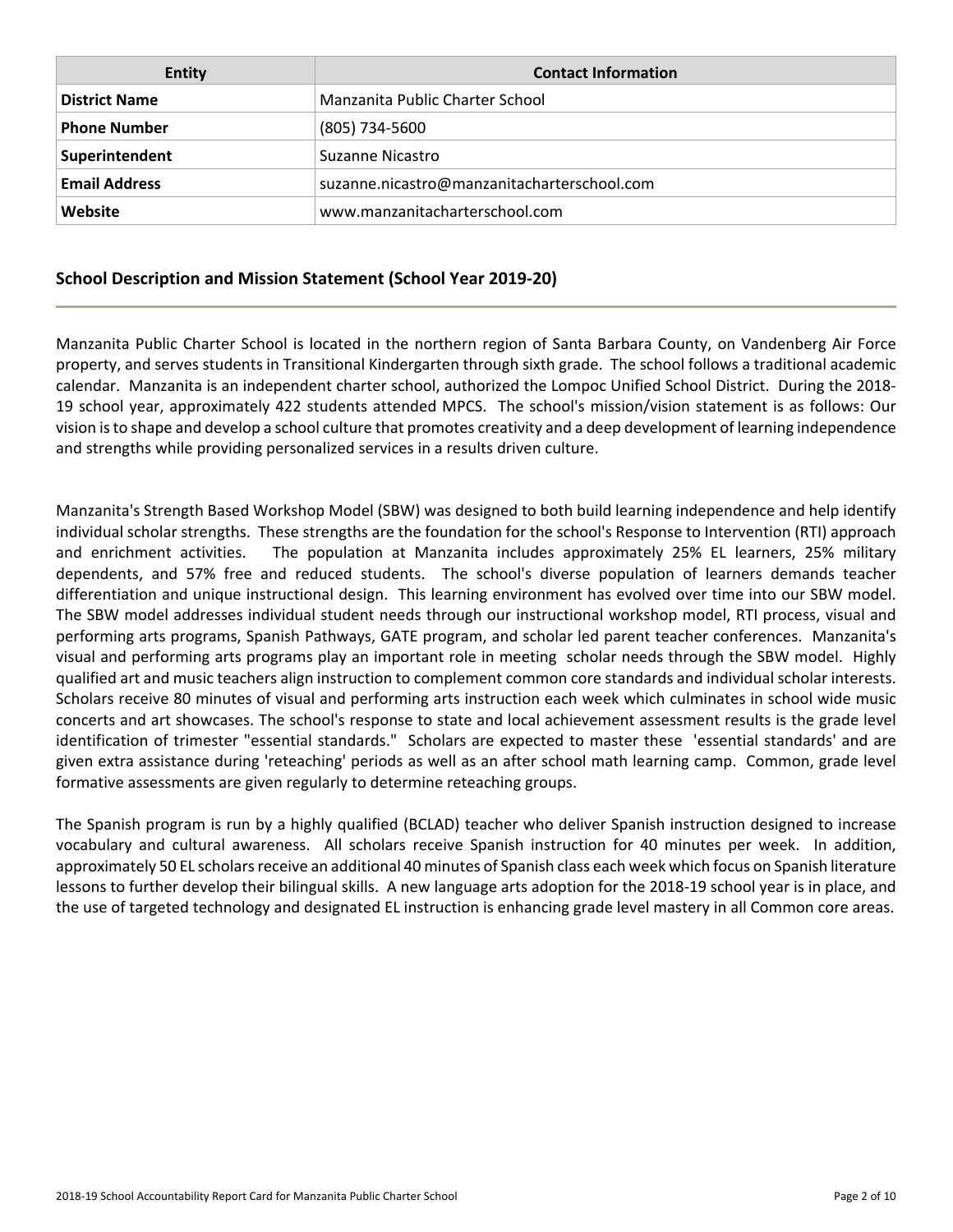## **Student Enrollment by Grade Level (School Year 2018-19)**

| <b>Grade Level</b>      | <b>Number of Students</b> |
|-------------------------|---------------------------|
| Kindergarten            | 68                        |
| Grade 1                 | 61                        |
| Grade 2                 | 53                        |
| Grade 3                 | 57                        |
| Grade 4                 | 55                        |
| Grade 5                 | 69                        |
| Grade 6                 | 56                        |
| <b>Total Enrollment</b> | 419                       |

## **Student Enrollment by Group (School Year 2018-19)**

| <b>Student Group</b>                   | <b>Percent of Total Enrollment</b> |
|----------------------------------------|------------------------------------|
| <b>Black or African American</b>       | 1.9                                |
| American Indian or Alaska Native       | 0.2                                |
| Asian                                  | 1                                  |
| <b>Filipino</b>                        | 1                                  |
| <b>Hispanic or Latino</b>              | 62.1                               |
| White                                  | 25.5                               |
| <b>Two or More Races</b>               | 8.4                                |
| <b>Socioeconomically Disadvantaged</b> | 57.8                               |
| <b>English Learners</b>                | 25.5                               |
| <b>Students with Disabilities</b>      | 7.9                                |
| <b>Foster Youth</b>                    | 0.5                                |
| <b>Homeless</b>                        | 0.5                                |

## **A. Conditions of Learning**

## **State Priority: Basic**

The SARC provides the following information relevant to the State priority: Basic (Priority 1):

- Degree to which teachers are appropriately assigned and fully credentialed in the subject area and for the pupils they are teaching;
- Pupils have access to standards-aligned instructional materials; and
- School facilities are maintained in good repair

## **Teacher Credentials**

| <b>Teachers</b>                                                    |          | <b>School</b><br>2018-19 | <b>School</b><br>2019-20 | <b>District</b><br>2019-20 |
|--------------------------------------------------------------------|----------|--------------------------|--------------------------|----------------------------|
| <b>With Full Credential</b>                                        | 20       | 20                       |                          |                            |
| <b>Without Full Credential</b>                                     | 0        | 0                        |                          |                            |
| Teaching Outside Subject Area of Competence (with full credential) | $\Omega$ | 0                        |                          |                            |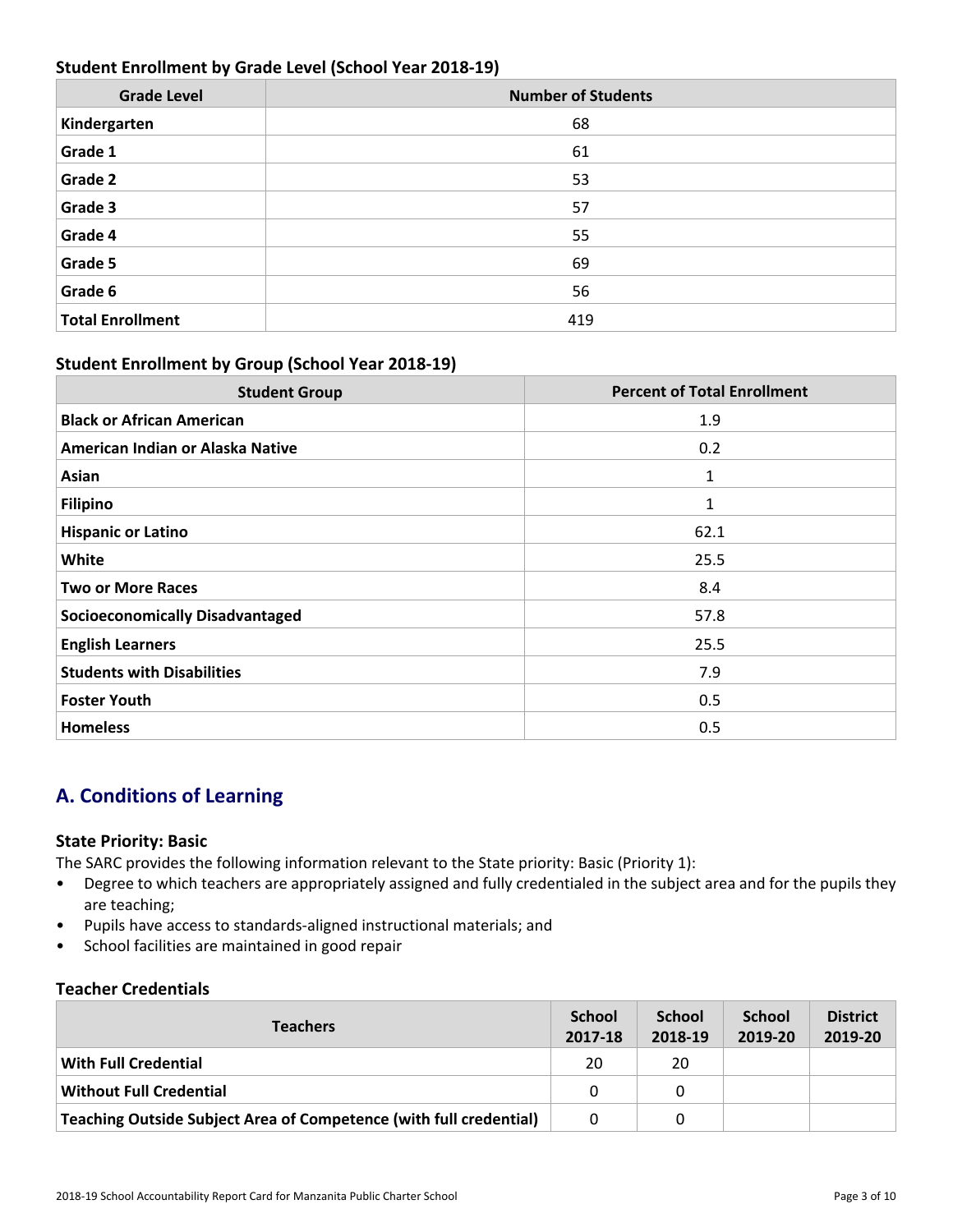## **Teacher Misassignments and Vacant Teacher Positions**

| Indicator                                             | 2017-18 | 2018-19 | 2019-20 |
|-------------------------------------------------------|---------|---------|---------|
| <b>Misassignments of Teachers of English Learners</b> |         |         |         |
| Total Teacher Misassignments*                         |         |         |         |
| <b>Vacant Teacher Positions</b>                       |         |         |         |

Note: "Misassignments" refers to the number of positions filled by teachers who lack legal authorization to teach that grade level, subject area, student group, etc. \*Total Teacher Misassignments includes the number of Misassignments of Teachers of English Learners.

## **Quality, Currency, Availability of Textbooks and Instructional Materials (School Year 2019-20)**

## **Year and month in which data were collected:** 10/2018

| <b>Subject</b>                | <b>Textbooks and Other Instructional</b><br><b>Materials/year of Adoption</b> | <b>From Most</b><br>Recent<br><b>Adoption?</b> | <b>Percent Students</b><br><b>Lacking Own</b><br><b>Assigned Copy</b> |
|-------------------------------|-------------------------------------------------------------------------------|------------------------------------------------|-----------------------------------------------------------------------|
| <b>Reading/Language Arts</b>  | Benchmark Advance, 2018                                                       | <b>Yes</b>                                     | 0                                                                     |
| <b>Mathematics</b>            | Bridges Math Adoption, K-5 AND CMP3<br>Math Adoption Grade 6, 2016            | Yes.                                           | 0                                                                     |
| <b>Science</b>                | FOSS K-8 Scope and Sequence Program                                           |                                                | 0                                                                     |
| <b>History-Social Science</b> | Scott Foresman, Addison Wesley, History-<br>Social Sciance                    |                                                | 0                                                                     |

## **School Facility Conditions and Planned Improvements (Most Recent Year)**

The Administration takes great efforts to ensure that the 15 acre school is clean, safe and functional through proper facilities maintenance and campus supervision. During the summer of 2019, the exterior school campus was painted. Manzanita Public School's original facilities were built in 1961; ongoing maintenance and campus improvements ensure facilities remain up to date and provide adequate space for students and staff. The Principal/Executive Director and the Facilities Manager work together to inspect facilities for safety hazards or other conditions need attention prior to students and staff entering school grounds. In addition, the school's LEA, Lompoc Unified School District, provides regular maintenance support when requested. Two contracted evening custodians are employed by the school. Custodians are responsible for: Office area cleaning; cleaning desktops and classrooms; restroom cleaning; common area cleaning. Restrooms are checked throughout the day for cleanliness and subsequently cleaned as needed.

## **School Facility Good Repair Status (Most Recent Year)**

Using the **most recently collected** FIT data (or equivalent), provide the following:

- Determination of repair status for systems listed
- Description of any needed maintenance to ensure good repair
- The year and month in which the data were collected
- The overall rating

#### **Year and month of the most recent FIT report:** 04/2018

| System Inspected           | <b>Rating</b> | <b>Repair Needed and Action Taken or Planned</b> |
|----------------------------|---------------|--------------------------------------------------|
| <b>Systems: Gas Leaks,</b> | Good          |                                                  |
| Mechanical/HVAC, Sewer     |               |                                                  |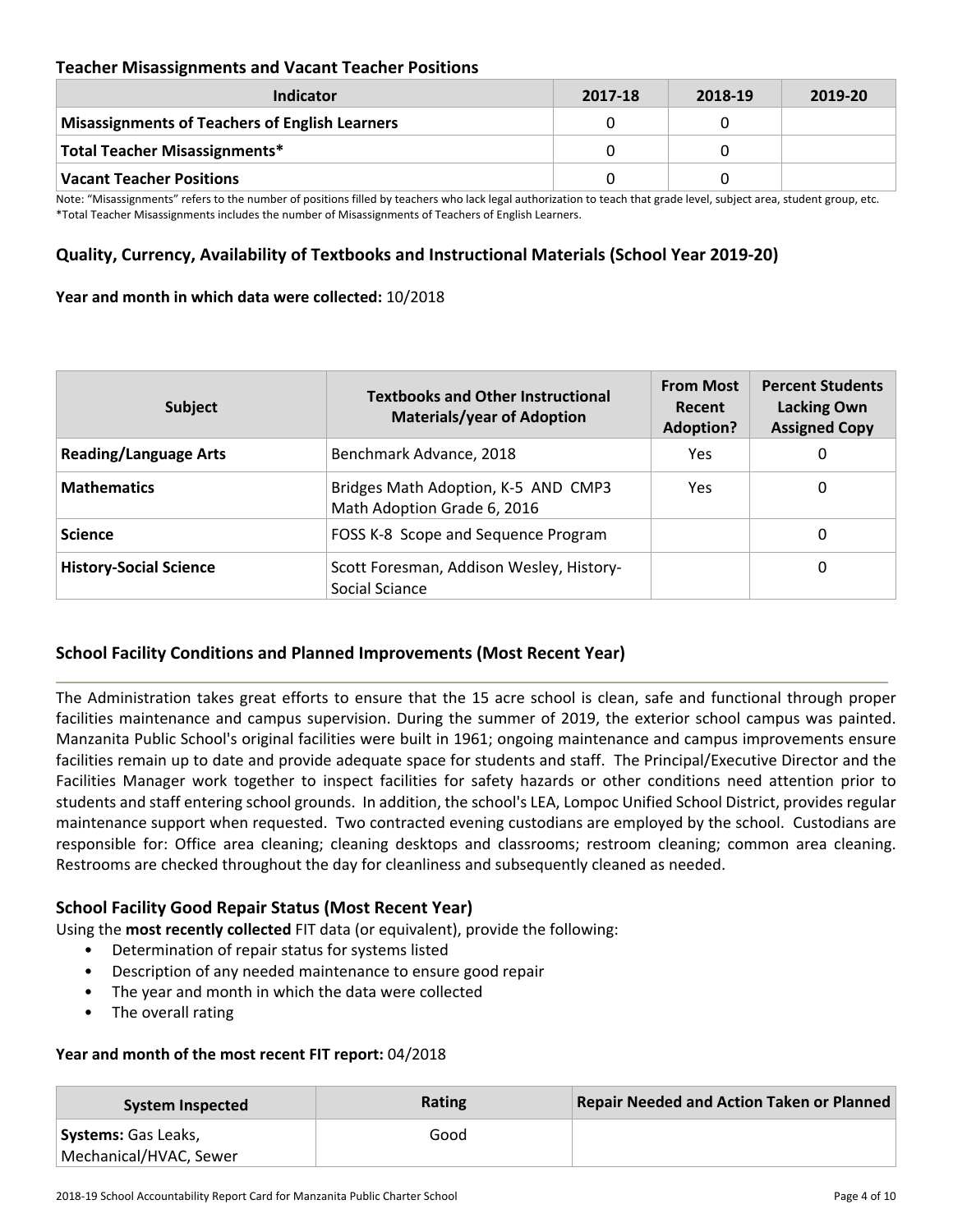| <b>System Inspected</b>                                                | <b>Rating</b> | <b>Repair Needed and Action Taken or Planned</b> |
|------------------------------------------------------------------------|---------------|--------------------------------------------------|
| <b>Interior: Interior Surfaces</b>                                     | Fair          |                                                  |
| <b>Cleanliness: Overall Cleanliness,</b><br>Pest/Vermin Infestation    | Good          |                                                  |
| <b>Electrical: Electrical</b>                                          | Fair          |                                                  |
| Restrooms/Fountains: Restrooms,<br>Sinks/Fountains                     | Good          |                                                  |
| Safety: Fire Safety, Hazardous<br><b>Materials</b>                     | Fair          |                                                  |
| <b>Structural: Structural Damage,</b><br>Roofs                         | Good          |                                                  |
| External: Playground/School<br>Grounds, Windows/<br>Doors/Gates/Fences | Good          |                                                  |
| <b>Overall Rating</b>                                                  | Good          |                                                  |

## **B. Pupil Outcomes**

## **State Priority: Pupil Achievement**

The SARC provides the following information relevant to the State priority: Pupil Achievement (Priority 4):

- **Statewide assessments** (i.e., California Assessment of Student Performance and Progress [CAASPP] System, which includes the Smarter Balanced Summative Assessments for students in the general education population and the California Alternate Assessments [CAAs] for English language arts/literacy [ELA] and mathematics given in grades three through eight and grade eleven. Only eligible students may participate in the administration of the CAAs. CAAs items are aligned with alternate achievement standards, which are linked with the Common Core State Standards [CCSS] for students with the most significant cognitive disabilities); and
- The percentage of students who have successfully completed courses that satisfy the requirements for entrance to the University of California and the California State University, or career technical education sequences or programs of study.

## **CAASPP Test Results in ELA and Mathematics for All Students Grades Three through Eight and Grade Eleven Percentage of Students Meeting or Exceeding the State Standard**

| <b>Subject</b>                                                                | <b>School</b><br>2017-18 | <b>School</b><br>2018-19 | <b>District</b><br>2017-18 | <b>District</b><br>2018-19 | <b>State</b><br>2017-18 | <b>State</b><br>2018-19 |
|-------------------------------------------------------------------------------|--------------------------|--------------------------|----------------------------|----------------------------|-------------------------|-------------------------|
| <b>English Language Arts/Literacy</b><br>$\left($ grades 3-8 and 11 $\right)$ | 45                       | 45                       | 47                         | 45                         | 50                      | 48                      |
| <b>Mathematics</b><br>$\frac{1}{2}$ (grades 3-8 and 11)                       | 31                       | 38                       | 27                         | 28                         | 38                      | 37                      |

Note: Percentages are not calculated when the number of students tested is ten or less, either because the number of students in this category is too small for statistical accuracy or to protect student privacy.

Note: ELA and mathematics test results include the Smarter Balanced Summative Assessment and the CAA. The "Percent Met or Exceeded" is calculated by taking the total number of students who met or exceeded the standard on the Smarter Balanced Summative Assessment plus the total number of students who met the standard (i.e., achieved Level 3-Alternate) on the CAAs divided by the total number of students who participated in both assessments.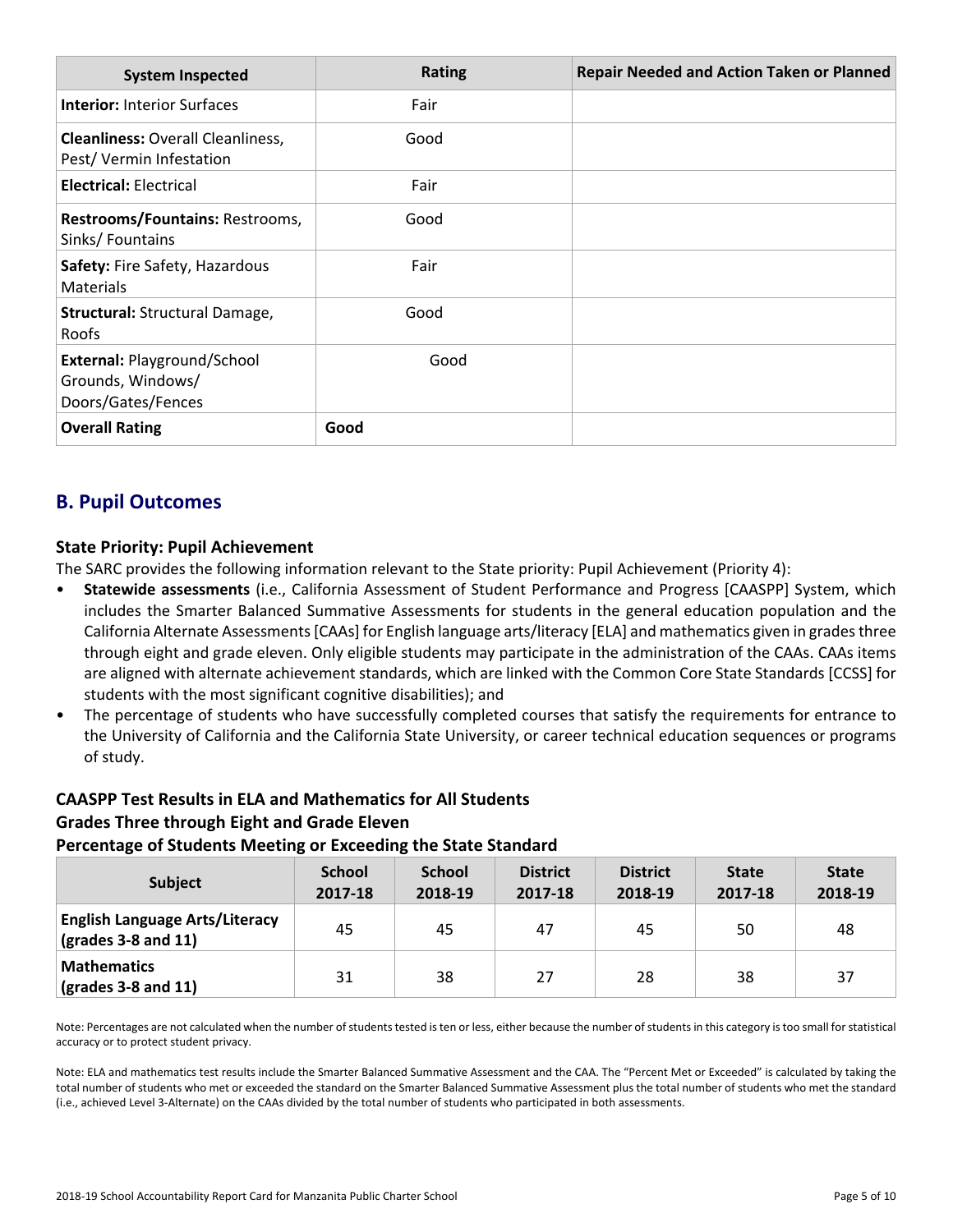## **CAASPP Test Results in ELA by Student Group**

## **Grades Three through Eight and Grade Eleven (School Year 2018-19)**

| <b>Student Group</b>                                 | <b>Total</b><br><b>Enrollment</b> | <b>Number</b><br><b>Tested</b> | <b>Percent</b><br><b>Tested</b> | <b>Percent</b><br><b>Not</b><br><b>Tested</b> | <b>Percent</b><br>Met or<br><b>Exceeded</b> |
|------------------------------------------------------|-----------------------------------|--------------------------------|---------------------------------|-----------------------------------------------|---------------------------------------------|
| <b>All Students</b>                                  | 234                               | 234                            | 100.00                          | $\mathbf 0$                                   | 44.87                                       |
| <b>Male</b>                                          | 130                               | 130                            | 100.00                          | $\mathbf 0$                                   | 39.23                                       |
| Female                                               | 104                               | 104                            | 100.00                          | $\mathbf{0}$                                  | 51.92                                       |
| <b>Black or African American</b>                     | $\qquad \qquad -$                 | $\qquad \qquad -$              | $\overline{\phantom{a}}$        | $\overline{\phantom{a}}$                      | $-$                                         |
| American Indian or Alaska Native                     | $\qquad \qquad -$                 | $-$                            | $\overline{\phantom{a}}$        | --                                            | --                                          |
| Asian                                                | $-$                               | $-$                            | $\overline{\phantom{a}}$        | $\overline{\phantom{a}}$                      | $-$                                         |
| <b>Filipino</b>                                      | $-$                               |                                | $-$                             | $\qquad \qquad -$                             | $-$                                         |
| <b>Hispanic or Latino</b>                            | 139                               | 139                            | 100.00                          | $\mathbf 0$                                   | 34.53                                       |
| <b>Native Hawaiian or Pacific Islander</b>           |                                   |                                |                                 |                                               |                                             |
| White                                                | 62                                | 62                             | 100.00                          | $\mathbf 0$                                   | 69.35                                       |
| <b>Two or More Races</b>                             | 22                                | 22                             | 100.00                          | $\mathbf 0$                                   | 45.45                                       |
| <b>Socioeconomically Disadvantaged</b>               | 147                               | 147                            | 100.00                          | $\mathbf 0$                                   | 33.33                                       |
| <b>English Learners</b>                              | 62                                | 62                             | 100.00                          | $\mathbf 0$                                   | 20.97                                       |
| <b>Students with Disabilities</b>                    | 31                                | 31                             | 100.00                          | $\mathbf 0$                                   | 19.35                                       |
| <b>Students Receiving Migrant Education Services</b> |                                   |                                |                                 |                                               |                                             |
| <b>Foster Youth</b>                                  | $\qquad \qquad -$                 | $-$                            | $-$                             | $\overline{\phantom{a}}$                      | --                                          |
| <b>Homeless</b>                                      | $-$                               | --                             | $-$                             | --                                            | $-$                                         |

Note: ELA test results include the Smarter Balanced Summative Assessment and the CAA. The "Percent Met or Exceeded" is calculated by taking the total number of students who met or exceeded the standard on the Smarter Balanced Summative Assessment plus the total number of students who met the standard (i.e., achieved Level 3-Alternate) on the CAAs divided by the total number of students who participated in both assessments.

Note: Double dashes (--) appear in the table when the number of students is ten or less, either because the number of students in this category is too small for statistical accuracy or to protect student privacy.

Note: The number of students tested includes all students who participated in the test whether they received a score or not; however, the number of students tested is not the number that was used to calculate the achievement level percentages. The achievement level percentages are calculated using only students who received scores.

## **CAASPP Test Results in Mathematics by Student Group Grades Three through Eight and Grade Eleven (School Year 2018-19)**

| <b>Student Group</b> | <b>Total</b><br><b>Enrollment</b> | <b>Number</b><br><b>Tested</b> | Percent<br><b>Tested</b> | Percent<br><b>Not</b><br><b>Tested</b> | Percent<br>Met or<br><b>Exceeded</b> |
|----------------------|-----------------------------------|--------------------------------|--------------------------|----------------------------------------|--------------------------------------|
| <b>All Students</b>  | 234                               | 234                            | 100                      | 0                                      | 38.46                                |
| <b>Male</b>          | 130                               | 130                            | 100                      | 0                                      | 37.69                                |
| Female               | 104                               | 104                            | 100                      | 0                                      | 39.42                                |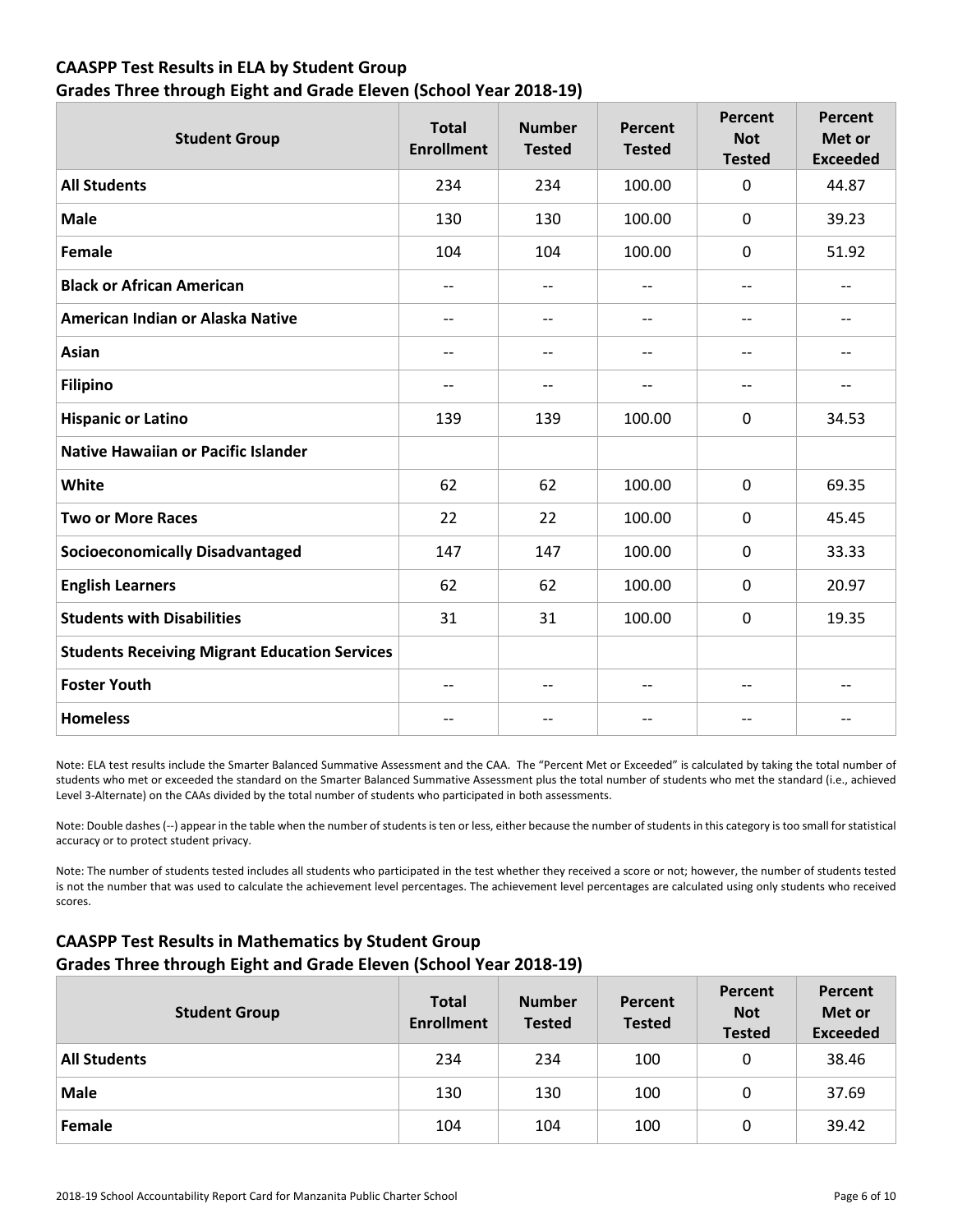| <b>Student Group</b>                                 | <b>Total</b><br><b>Enrollment</b> | <b>Number</b><br><b>Tested</b> | Percent<br><b>Tested</b>              | Percent<br><b>Not</b><br><b>Tested</b> | Percent<br>Met or<br><b>Exceeded</b> |
|------------------------------------------------------|-----------------------------------|--------------------------------|---------------------------------------|----------------------------------------|--------------------------------------|
| <b>Black or African American</b>                     | $-$                               | --                             | $-$                                   | $- -$                                  | $-$                                  |
| American Indian or Alaska Native                     | $\qquad \qquad -$                 | $- -$                          |                                       |                                        | $-\!$ $\!-$                          |
| Asian                                                | $-$                               | --                             | --                                    | $-\!$ $\!-$                            |                                      |
| <b>Filipino</b>                                      | $-$                               | --                             | $-$                                   | $\overline{\phantom{a}}$               | $-$                                  |
| <b>Hispanic or Latino</b>                            | 139                               | 139                            | 100                                   | $\Omega$                               | 26.62                                |
| <b>Native Hawaiian or Pacific Islander</b>           |                                   |                                |                                       |                                        |                                      |
| White                                                | 62                                | 62                             | 100                                   | 0                                      | 64.52                                |
| <b>Two or More Races</b>                             | 22                                | 22                             | 100                                   | $\mathbf 0$                            | 40.91                                |
| <b>Socioeconomically Disadvantaged</b>               | 147                               | 147                            | 100                                   | $\mathbf 0$                            | 23.81                                |
| <b>English Learners</b>                              | 62                                | 62                             | 100                                   | 0                                      | 17.74                                |
| <b>Students with Disabilities</b>                    | 31                                | 31                             | 100                                   | $\mathbf 0$                            | 16.13                                |
| <b>Students Receiving Migrant Education Services</b> |                                   |                                |                                       |                                        |                                      |
| <b>Foster Youth</b>                                  | $\hspace{0.05cm} \textbf{--}$     | --                             | $\hspace{0.05cm}$ – $\hspace{0.05cm}$ | $\hspace{0.05cm}$ $\hspace{0.05cm}$    | $\overline{\phantom{m}}$             |
| <b>Homeless</b>                                      |                                   |                                | $- -$                                 | --                                     |                                      |

Note: Mathematics test results include the Smarter Balanced Summative Assessment and the CAA. The "Percent Met or Exceeded" is calculated by taking the total number of students who met or exceeded the standard on the Smarter Balanced Summative Assessment plus the total number of students who met the standard (i.e., achieved Level 3-Alternate) on the CAAs divided by the total number of students who participated in both assessments.

Note: Double dashes (--) appear in the table when the number of students is ten or less, either because the number of students in this category is too small for statistical accuracy or to protect student privacy.

Note: The number of students tested includes all students who participated in the test whether they received a score or not; however, the number of students tested is not the number that was used to calculate the achievement level percentages. The achievement level percentages are calculated using only students who received scores.

## **CAASPP Test Results in Science for All Students Grades Five, Eight, and Ten Percentage of Students Meeting or Exceeding the State Standard**

#### **Subject School 2017-18 School 2018-19 District 2017-18 District 2018-19 State 2017-18 State 2018-19 Science (grades 5, 8 and high school)** N/A N/A N/A N/A N/A N/A

Note: Cells with N/A values do not require data.

Note: This is a placeholder for the California Science Test (CAST) which was administered operationally during the 2018-19 school year. However, these data are not available for inclusion in the 2018-19 SARC posting due February 1, 2020. These data will be included in the 2019-20 SARC posting due February 1, 2021.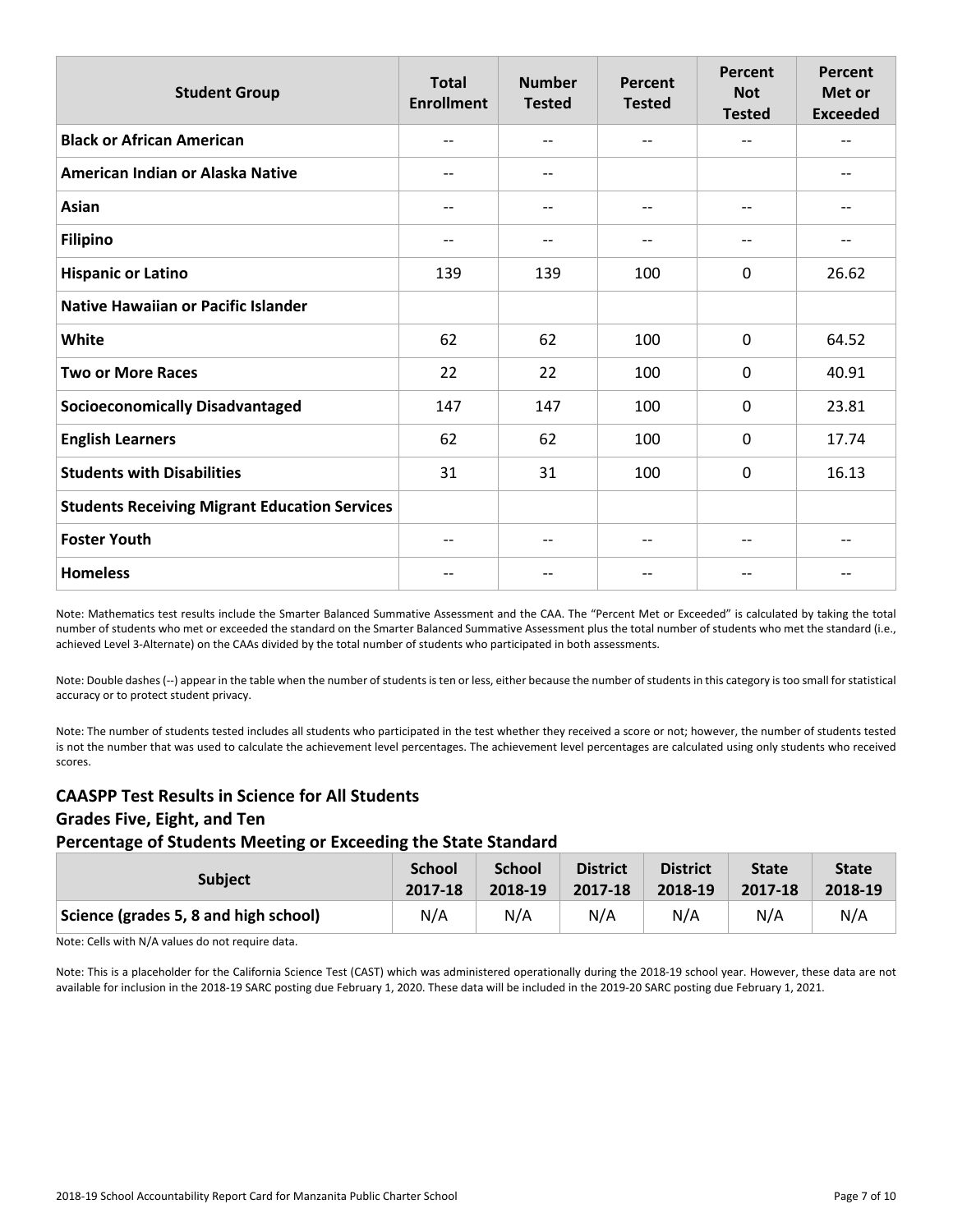## **State Priority: Other Pupil Outcomes**

The SARC provides the following information relevant to the State priority: Other Pupil Outcomes (Priority 8):

Pupil outcomes in the subject areas of physical education.

## **California Physical Fitness Test Results (School Year 2018-19)**

| <b>Grade Level</b> | <b>Percentage of Students</b> | <b>Percentage of Students</b> | <b>Percentage of Students</b> |
|--------------------|-------------------------------|-------------------------------|-------------------------------|
|                    | <b>Meeting Four of Six</b>    | <b>Meeting Five of Six</b>    | <b>Meeting Six of Six</b>     |
|                    | <b>Fitness Standards</b>      | <b>Fitness Standards</b>      | <b>Fitness Standards</b>      |
| 5                  |                               |                               |                               |

Note: Percentages are not calculated and double dashes (--) appear in the table when the number of students tested is ten or less, either because the number of students in this category is too small for statistical accuracy or to protect student privacy.

## **C. Engagement**

## **State Priority: Parental Involvement**

The SARC provides the following information relevant to the State priority: Parental Involvement (Priority 3):

• Efforts the school district makes to seek parent input in making decisions for the school district and each school site.

## **Opportunities for Parental Involvement (School Year 2019-20)**

Parents stay informed on upcoming events and school activities via the school website, school app, Facebook, the school marquee, and a monthly event calendar. MPCS also holds an annual Back To School Night, Open House, Trimester Awards Assemblies, scholar led conferences; Music Concerts, and Fall Registration Fair. During Fall of 2019, 5 parents meetings were held at different locations to solicit feedback which will provide LCAP direction for goals/actions. A Paren/Teacher/Scholar Advisory group supports annual school assemblies, a Jog-a-thon fundraiser, and various family programs such LIteracy night. Holiday events such as the School wide Halloween Parade, Turkey Trot, and Winter Wonderland event help further involve families in school life activities.

## **State Priority: School Climate**

The SARC provides the following information relevant to the State priority: School Climate (Priority 6):

- Pupil suspension rates;
- Pupil expulsion rates; and
- Other local measures on the sense of safety.

| Rate               | <b>School</b><br>2016-17 | <b>School</b><br>2017-18 | <b>School</b><br>2018-19 | <b>District</b><br>2016-17 | <b>District</b><br>2017-18 | <b>District</b><br>2018-19 | <b>State</b><br>$2016 - 17$ | <b>State</b><br>2017-18 2018-19 | <b>State</b> |
|--------------------|--------------------------|--------------------------|--------------------------|----------------------------|----------------------------|----------------------------|-----------------------------|---------------------------------|--------------|
| <b>Suspensions</b> | 7.1                      | 6.0                      | 3.4                      | 4.6                        | 5.1                        | 6.2                        | 3.6                         | 3.5                             | 3.5          |
| <b>Expulsions</b>  | 0.2                      | 0.0                      | 0.2                      | 0.1                        | 0.1                        | 0.1                        | 0.1                         | 0.1                             | 0.1          |

## **Suspensions and Expulsions**

## **School Safety Plan (School Year 2019-20)**

Manzanita has established a school Crisis/Safety Team. This team is comprised of certificated, classified, and administrative employees. The Crisis/ Safety Team helps organize monthly safety drills, researches and makes recommendations for school-wide safety supplies, and manages potential school crisis situations such as suicide, student/staff behavior threats, and deaths. The safety plan was adopted in March, 2018, and was reviewed, updated and discussed at a February, 2018 professional development meeting at the site.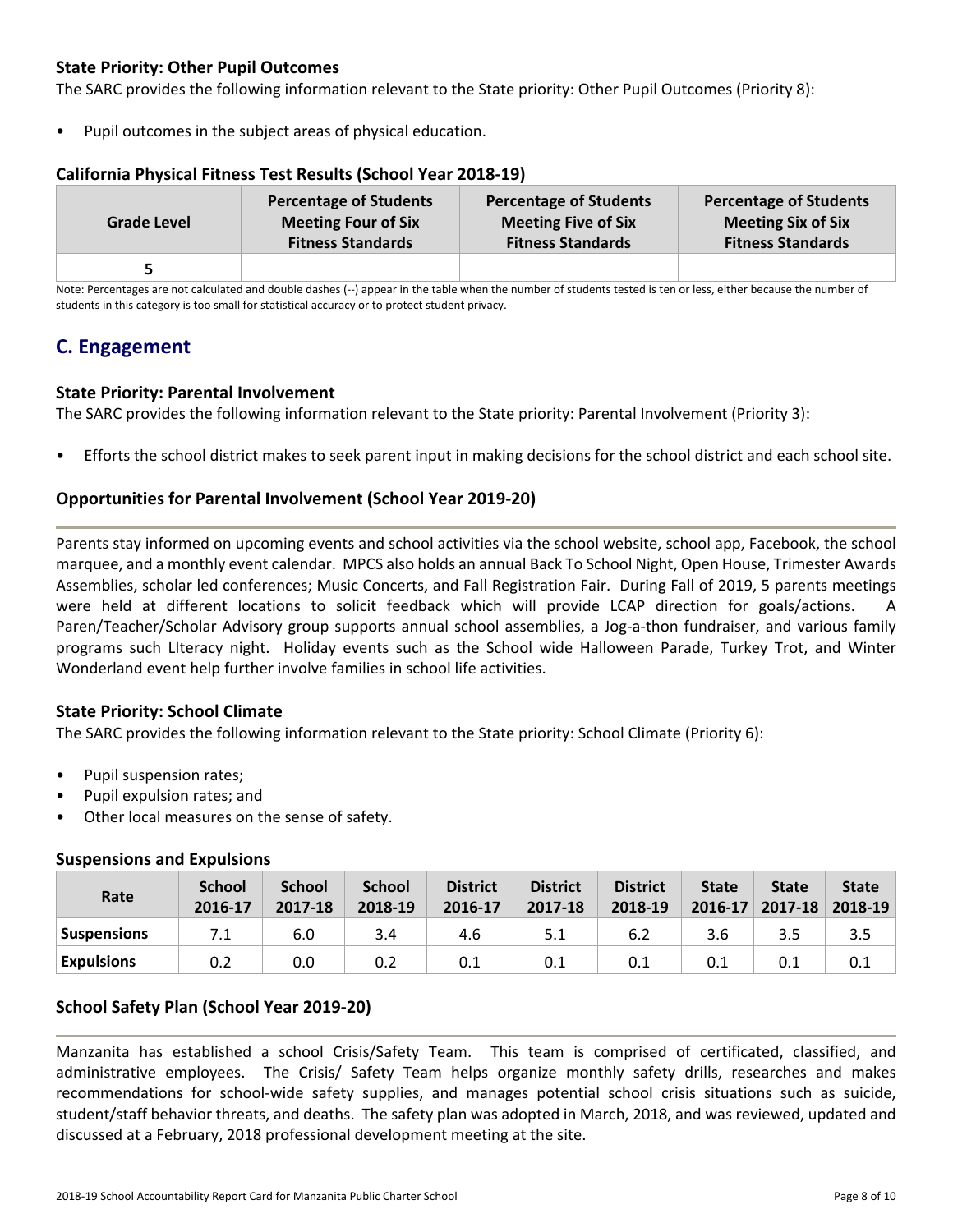## **D. Other SARC Information**

The information in this section is required to be in the SARC but is not included in the state priorities for LCFF.

| Grade<br>Level | Average<br><b>Class</b><br><b>Size</b> | # of<br><b>Size</b><br>$1 - 20$ | # of<br><b>Size</b><br>$21 - 32$ | # of<br>Classes* Classes* Classes*<br><b>Size</b><br>$33+$ | Average<br><b>Class</b><br><b>Size</b> | # of<br><b>Size</b><br>$1 - 20$ | # of<br> Classes* Classes* Classes* <br><b>Size</b><br>$21 - 32$ | # of<br><b>Size</b><br>$33+$ | Average<br><b>Class</b><br><b>Size</b> | # of<br><b>Size</b><br>$1-20$ | # of<br>Classes* Classes* Classes*<br><b>Size</b><br>$21 - 32$ | 2016-17 2016-17 2016-17 2016-17 2017-18 2017-18 2017-18 2017-18 2018-19 2018-19 2018-19 2018-19 2018-19<br># of<br><b>Size</b><br>$33+$ |
|----------------|----------------------------------------|---------------------------------|----------------------------------|------------------------------------------------------------|----------------------------------------|---------------------------------|------------------------------------------------------------------|------------------------------|----------------------------------------|-------------------------------|----------------------------------------------------------------|-----------------------------------------------------------------------------------------------------------------------------------------|
| К              | 16                                     | $\overline{2}$                  | $\overline{2}$                   |                                                            | 19                                     | $\overline{2}$                  | $\overline{2}$                                                   |                              | 17                                     | $\mathbf{1}$                  | 2                                                              |                                                                                                                                         |
| 1              | 17                                     | 3                               |                                  |                                                            | 19                                     | $\mathbf{1}$                    | $\overline{2}$                                                   |                              | 31                                     |                               | 1                                                              |                                                                                                                                         |
| $\mathbf{2}$   | 14                                     | $\overline{2}$                  | $\overline{2}$                   |                                                            | 19                                     | $\mathbf{1}$                    | 2                                                                |                              | 17                                     | 1                             | $\overline{2}$                                                 |                                                                                                                                         |
| 3              | 21                                     | $\mathbf{1}$                    | 2                                |                                                            | 18                                     | $\overline{2}$                  | $\mathbf 1$                                                      |                              | 19                                     | 1                             | 2                                                              |                                                                                                                                         |
| 4              | 19                                     | $\mathbf{1}$                    | $\overline{2}$                   |                                                            | 22                                     | $\mathbf{1}$                    | $\overline{2}$                                                   |                              | 18                                     | 1                             | $\overline{2}$                                                 |                                                                                                                                         |
| 5              | 21                                     | $\mathbf{1}$                    | $\overline{2}$                   |                                                            | 19                                     | $\mathbf{1}$                    | $\overline{2}$                                                   |                              | 35                                     | 1                             |                                                                | 1                                                                                                                                       |
| 6              | 20                                     | $\mathbf{1}$                    | $\overline{2}$                   |                                                            | 22                                     | 1                               | $\overline{2}$                                                   |                              | 19                                     | $\mathbf{1}$                  | 2                                                              |                                                                                                                                         |
| Other**        |                                        |                                 |                                  |                                                            |                                        |                                 |                                                                  |                              |                                        |                               |                                                                |                                                                                                                                         |

## **Average Class Size and Class Size Distribution (Elementary)**

\*Number of classes indicates how many classes fall into each size category (a range of total students per class).

\*\* "Other" category is for multi-grade level classes.

## **Ratio of Academic Counselors to Pupils (School Year 2018-19)**

|                      | Ratio |
|----------------------|-------|
| Academic Counselors* |       |

\*One Full Time Equivalent (FTE) equals one staff member working full time; one FTE could also represent two staff members who each work 50 percent of full time.

## **Student Support Services Staff (School Year 2018-19)**

| <b>Title</b>                                                         | Number of FTE*<br><b>Assigned to School</b> |
|----------------------------------------------------------------------|---------------------------------------------|
| <b>Counselor (Academic, Social/Behavioral or Career Development)</b> |                                             |
| Library Media Teacher (Librarian)                                    |                                             |
| Library Media Services Staff (Paraprofessional)                      |                                             |
| Psychologist                                                         | .8                                          |
| <b>Social Worker</b>                                                 |                                             |
| <b>Speech/Language/Hearing Specialist</b>                            | $\cdot$                                     |
| <b>Resource Specialist (non-teaching)</b>                            | 1.0                                         |
| Other                                                                | 2.0                                         |

\*One Full Time Equivalent (FTE) equals one staff member working full time; one FTE could also represent two staff members who each work 50 percent of full time.

## **Expenditures Per Pupil and School Site Teacher Salaries (Fiscal Year 2017-18)**

| Level              | <b>Total</b>        | <b>Expenditures</b> | <b>Expenditures</b> | Average        |
|--------------------|---------------------|---------------------|---------------------|----------------|
|                    | <b>Expenditures</b> | <b>Per Pupil</b>    | <b>Per Pupil</b>    | <b>Teacher</b> |
|                    | <b>Per Pupil</b>    | (Restricted)        | (Unrestricted)      | <b>Salary</b>  |
| <b>School Site</b> |                     |                     |                     |                |